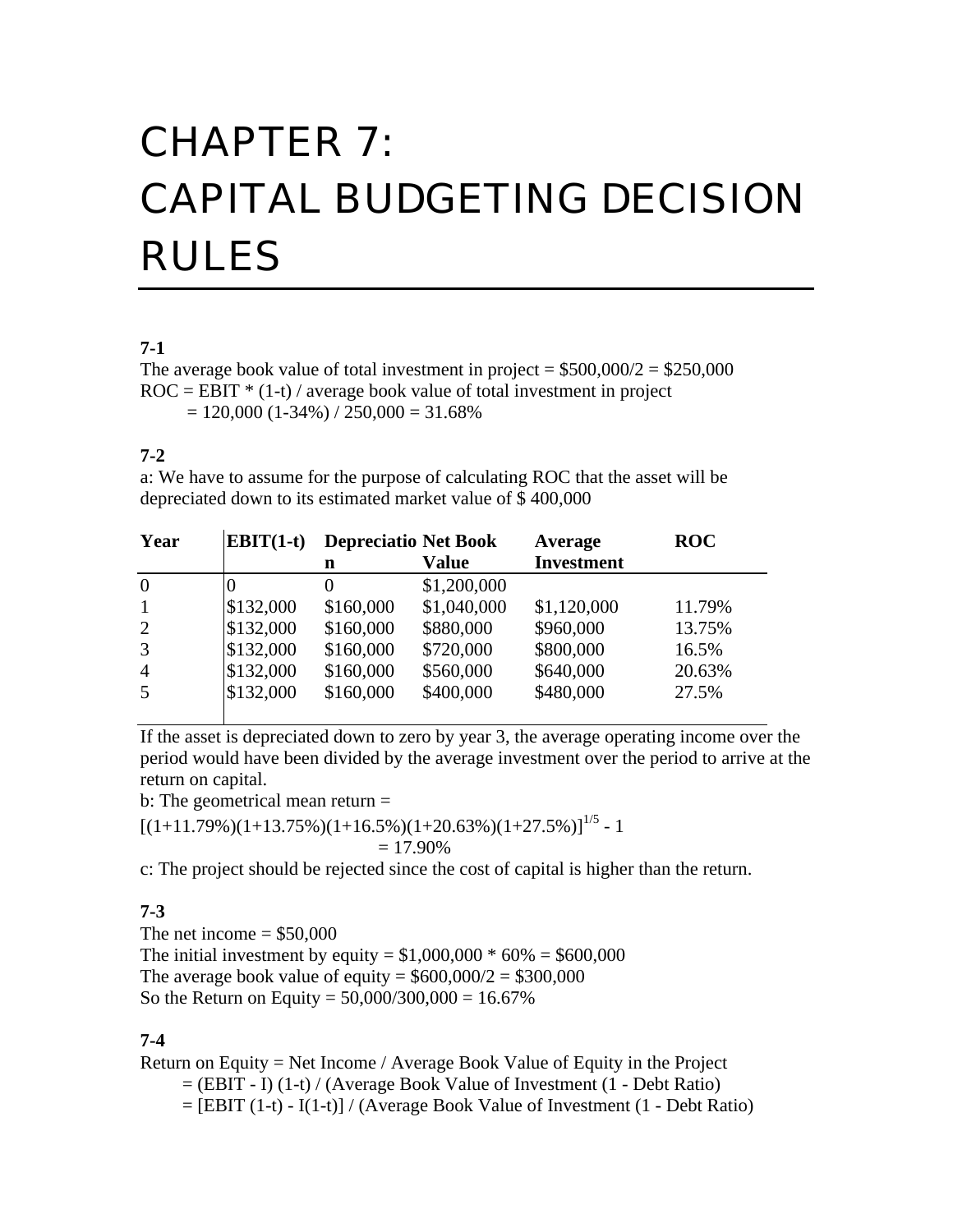If the average book value of investment =  $$100$ , then EBIT (1-t) =  $$12$ Average Book Value of Debt = Average Book Value of Equity =  $$50$ After-tax interest expense =  $5\% * 50 = $2.5$ The minimum return on equity =  $(12 - 2.5) / 50 = 19\%$ 

# **7-5**:

When the earning growth rate  $= 0$  and the dividend payout ratio  $= 100\%$ , then a stock's P/E ratio would be the payback period for the stock investor.

# **7-6**:

There are a number of factors that would affect the mximimum acceptable payback period for a project. The most important would be the availability and access to capital that the firm has. To the extent that firms have capital rationing, they will impose tighter constraints. It would also be affected by the level of interest rates. As interest rates go up, maximum acceptable acceptable payback period will decrease.

## **7-7**:

a: the payback period  $=$  5 years.

b: the discounted payback period  $= 8$  years.

## **7-8**

(1) Since the initial cost  $= $1$  million and the annual after-tax cash inflow =  $$300,000 * (1-34%) + 34% * 1,000,000/10 = $232,000$ then the payback period for the project =  $1,000,000 / 232,000 = 4.31$  years

(2) The project should be rejected.

# **7-9**

(1) If the cost of capital is 10%, the net present value =  $-2,000,000 + 100,000/1.1 + 300,000$  (PVA, 10%, 9) /1.1  $=$  \$-338,438

(1) (2) If the cost of capital is 15%, the net present value =  $-2,000,000 + 100,000/1.15 + 300,000$  (PVA,15%,9)/1.15  $=$  \$ -668.225

The project should be rejected.

## **7-10**

The PV cash flows to equity =  $50,000$  (PVA,  $14\%, 10$ ) = \$260,805.78 This would be the maximum initial investment on the project so that the NPV would be greater than zero.

# **7-11**